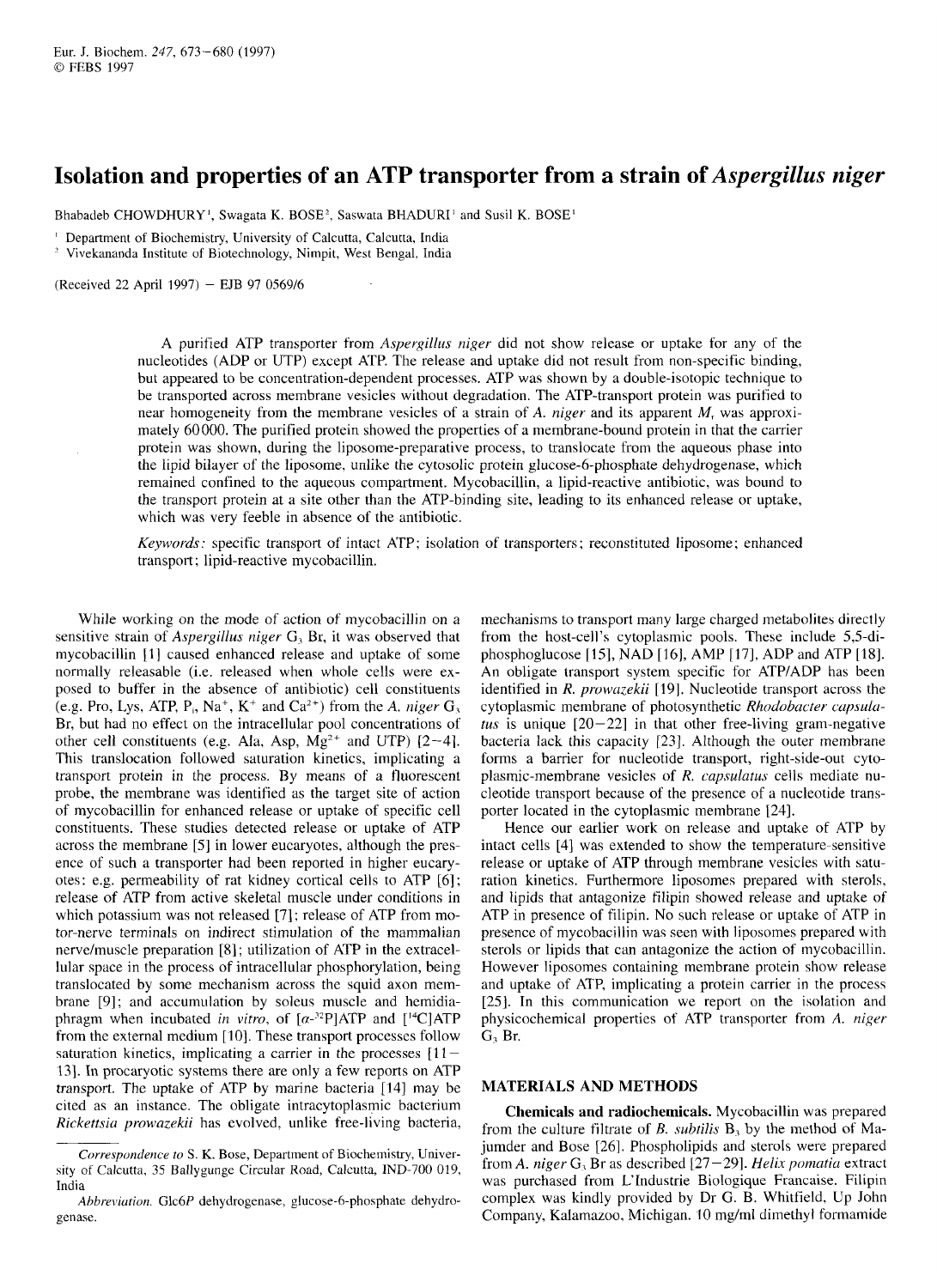Chowdhury et al. *(Eur. J. Biochem. 247)*<br>Was prepared just prior to use PNase. DNase dimethyl form a cubated in 50 mM Tris/malaate, pH 7.0, containing 5 mM pon was prepared just prior to use. RNase, DNase, dimethyl formamide, glutathione,  $\beta$ -glucuronidase, phospholipids (phosphatidyl choline, sphingomyelin) cholesterol, dicetyl phosphate, EDTA, dithiothreitol, ATP, AMP, UTP, ADP, column materials (Sephadex G-75; carboxymethyl-cellulose) and the calibration (Sephadex G-75; carboxymethyl-cellulose) and the calibration<br>provides are verificate, pH 7.0, containing 5 mM non-<br>amide, glutathione,  $\beta$ -glucuronidase, phospholipids (phosphati-<br>dividended aTP. The two samples were inc proteins (phosphorylase *b,* albumin, ovalbumin, carbonic anhydrase, urease, bovine serum albumin, catalase, lactic dehydrogenase and cytochrome *c)* used for *M,* determination were obtained from Sigma Chemical Co.  $[\alpha^{-32}P]ATP$  (triethylammonium salt) and  $[8^{-14}C]ATP$  (tetrasodium salt) were obtained from New England Nuclear Corp. <sup>[3</sup>H]ATP was purchased from New Bhabha Atomic Research Centre. The homogeneity of tritiated ATP was confirmed by chromatography with an authentic sample. All other chemicals used were of reagent grade and obtained from commercial sources.

used throughout the experiments. Micelial growth (as spherules) of log-phase cells (2 days old) grown in Czapek broth at ules was measured microscopically and was found to be 2.1 mm.

**Preparation of membrane vesicles from A.** *niger* **G, Br.**  For this purpose, protoplasts of **A. niger** *G,* Br were prepared by the method of Bachmann and Bonner [30]. Membrane vesicles were prepared from the protoplasts of **A.** *niger* G, Br by the method of Bachmann [31], modified by Das et al. [2]. The membrane pellet was fractionated by means of discontinuoussucrose-density-gradient centrifugation at  $100000\times g$  for 15 h at 4°C by the method of Markel et al. [32].

Purity of the membrane fraction was checked by measurement of chitin synthetase [33] and succinate dehydrogenase [34]. For each experiment a fresh preparation of membrane vesicles was taken, as the membrane vesicles loose their activity quickly. The membrane concentration was measured in terms of their protein content. The protein content of the membrane vesicles was measured by the method of Gornall et al. [35].

**Preparation of ATP-depleted and of ATP-loaded membrane vesicles of A.** *niger.* Depleted membrane vesicles were prepared according to the method of Chowdhury and Bose [25]. For preparation of loaded membrane vesicles, depleted membrane vesicles were suspended in 100 mM Tris/maleate, pH 7.0, containing 10 mM non-labelled ATP and 2.0  $\mu$ Ci [<sup>3</sup>H]ATP (specific activity 2500 mCi/mmol) and incubated with gentle shaking at 37°C for 2 h.

**Specificity of uptake and release of ATP by membrane vesicles.** For uptake studies, membrane vesicles (0.4 mg membrane protein/ml) in 50 mM Tris/maleate, pH 7.0, containing *5* mM ATP or ADP or UTP, and 2 µCi <sup>[3</sup>H]ATP or [<sup>14</sup>C]UTP (specific radioactivity 2500 Ci/mol, 12.0 Ci/mmol and 300 Ci/ mol, respectively) were incubated for 1 h at  $37^{\circ}$ C with gentle shaking. At the end of incubation the membrane vesicles were harvested and washed with ice-cold buffer until the washings were free of radioactivity. The radioactivities in the pellet and supernatant were measured. For release experiments, loaded vesicles were incubated under similar conditions in the same buffer without nucleotide, and the radioactivity was determined in the same way.

**Characterization of the nature of uptake and release as either a translocation or a non-specific-binding process.**  Membrane vesicles (0.4 mg/ml) were incubated in SO mM Tris/ maleate, pH 7.0, containing 5 mM ATP and 2 µCi [<sup>3</sup>H]ATP (specific activity 2500 mCi/mmol) for 1 h at 37°C under gentle shaking. After incubation, the loaded vesicles were harvested and washed until they were free of radioactivity. The radioactivities in the pellet and supernatant were measured. The pellet was divided into two parts, one part being incubated in 50 mM Tris/maleate, pH 7.0, without ATP, while the other part was incubated in SO mM Tris/maleate, pH 7.0, containing *S* mM nonlabelled ATP. The two samples were incubated for 60min at  $37^{\circ}$ C with shaking, then centrifuged. The radioactivities of the pellet and supernatant were measured.

**Mathemical Co.** [ $\alpha$ -<sup>32</sup>P]ATP (triethylammonium salt) <sup>14</sup>C and <sup>32</sup>P. The <sup>32</sup>P at the  $\alpha$ -position of [8-<sup>14</sup>C]ATP was selected [8-<sup>14</sup>C]ATP (tetrasodium salt) were obtained from New Eng-<br> **Nuclear Corp.** [<sup>3</sup>H]ATP w confirmed by chromatography with an authentic sample. All sized. Membrane vesicles (0.4 mg membrane protein/ml) in<br>other chemicals used were of reagent grade and obtained from 50 mM Tris/maleate, pH 7.0, containing 5 mM A **Assay of uptake or release of intact ATP through membrane vesicles by the double-isotopic technique.** This assay was carried out according to the method of Chaudry and Baue [10] by the double-isotopic technique. ATP was labelled with <sup>14</sup>C and <sup>32</sup>P. The <sup>32</sup>P at the  $\alpha$ -position of [8<sup>-14</sup>C]ATP was selected to verify whether the nucleotide, when transported across the membrane as the monophosphate, diphosphate or triphophate, remained intact, or whether it was broken down and resynthesized. Membrane vesicles (0.4 mg membrane protein/ml) in 50 mM Tris/maleate, pH 7.0, containing 5 mM ATP including 2 µCi  $[\alpha^{-32}P]ATP$  (specific radioactivity 12.0 Ci/mmol) and 2 pCi [S-'4C]ATP (specific radioactivity 2.8 Ci/mmol) were incubated for 1 h at 37°C with gentle shaking. At the end of the incubation, the membrane vesicles were harvested (with retention of the membrane-vesicle-free supernatant) and washed with ice-cold buffer until the washings were free of radioactivity. Membrane vesicles were solubilized by  $1\%$  Triton X-100. Sam-<br>ples (50  $\mu$ l) of the solubilized membrane vesicles and mem-2  $\mu$ C1 [ $\alpha$ -<sup>--</sup>**P**]ATP (specific radioactivity 12.0 CJ/mmot) and 2  $\mu$ Ci [8-<sup>14</sup>C]ATP (specific radioactivity 2.8 Ci/mmol) were incubated for 1 h at 37°C with gentle shaking. At the end of the incubation, the membran brane-free supernatant were applied separately to a Whatman 3 mm paper strip, as were 10-pl aliquots of *S* mM ATP, ADP, AMP and adenosine. After electrophoretic separation by the method described [36], spots were located under an ultraviolet lamp (Hanovia chromatolite with fluorescence filter), cut from the paper and placed in a vial with *S* ml liquid-scintillation fluid. Radioactivity was measured in a Packard scintillation counter.

For release experiments the membrane vesicles obtained after uptake experiments were treated as loaded membrane vesicles. These loaded membrane vesicles were incubated in 50 mM Tris/maleate, pH 7.0, with gentle shaking at  $37^{\circ}$ C for 1 h. Thereafter the incubation buffer was analyzed cromatographically to show the presence or absence of ATP-degradation products in the same way as in uptake studies.

**Method of isolation of ATP-transport protein from** *A. niger* **membrane vesicles.** Membrane fractions (1 g protein), obtained from the sucrose-density gradient, was suspended in 50 mM Tris/HCl, pH 7.4, containing 1 % sodium cholate, *5* % sodium deoxycholate and 0.5 mM dithiothreitol in 50 ml. The mixture was sonicated in an ice bath for *5* min and centrifuged at  $20000\times g$  for 20 min. Solid ammonium sulphate (56 mg/ml) was added slowly to the supernatant with constant stirring. After standing for 20 min, the precipitate was rejected and the supernatant was further treated with solid ammonium sulphate (260 mg/ml). The precipitate obtained at this stage was collected by centrifugation at  $20000 \times g$  for 30 min. The precipitate was dissolved in 4 ml 50 mM Tris/HCI, pH 7.4, 0.1 % Triton X-100. The dissolved fraction was dialyzed against 2 1 SO mM Tris/HCI, pH 7.4, 0.25 mM dithiothreitol for *S* h at room temperature.

The dialyzed enzyme was further purified by incorporation into liposomes followed by recovery of the entrapped protein. Phospholipids (10 mg, obtained from **A.** *niger)* were suspended in 2 ml 40 mM Tris/HCI, pH 7.4, 2 % sodium cholate, 1 % sodium deoxycholate and l mM dithiothreitol, and sonicated in a Tomy Probe Sonic Oscillator, Model UR-1SOP, at 20 kHz and  $150 \text{ W}$  in an ice bath for 5 min.  $100 \mu$ g protein were added to the phospholipid/detergent mixture  $(2 \text{ ml})$  and sonicated for 30 s [37]. The mixture was dialyzed against 50 mM Tris/HCI, pH 7.4, 2.5 mM MgSO,, 0.2 mM EDTA and 0.25 mM dithiothreitol for 20 h at 40°C. The reconstituted vesicles were centrifuged at  $140000\times g$  for 30 min. The pellet obtained as above was suspended in 0.1 % Triton X-100, 0.9% NaCI, 30 mM Tris/HCI, pH 7.4, and *0.5* mM dithiothreitol. The mixture was sonicated in an ice bath for 30 s, then centrifuged at  $140000 \times g$  for 1 h.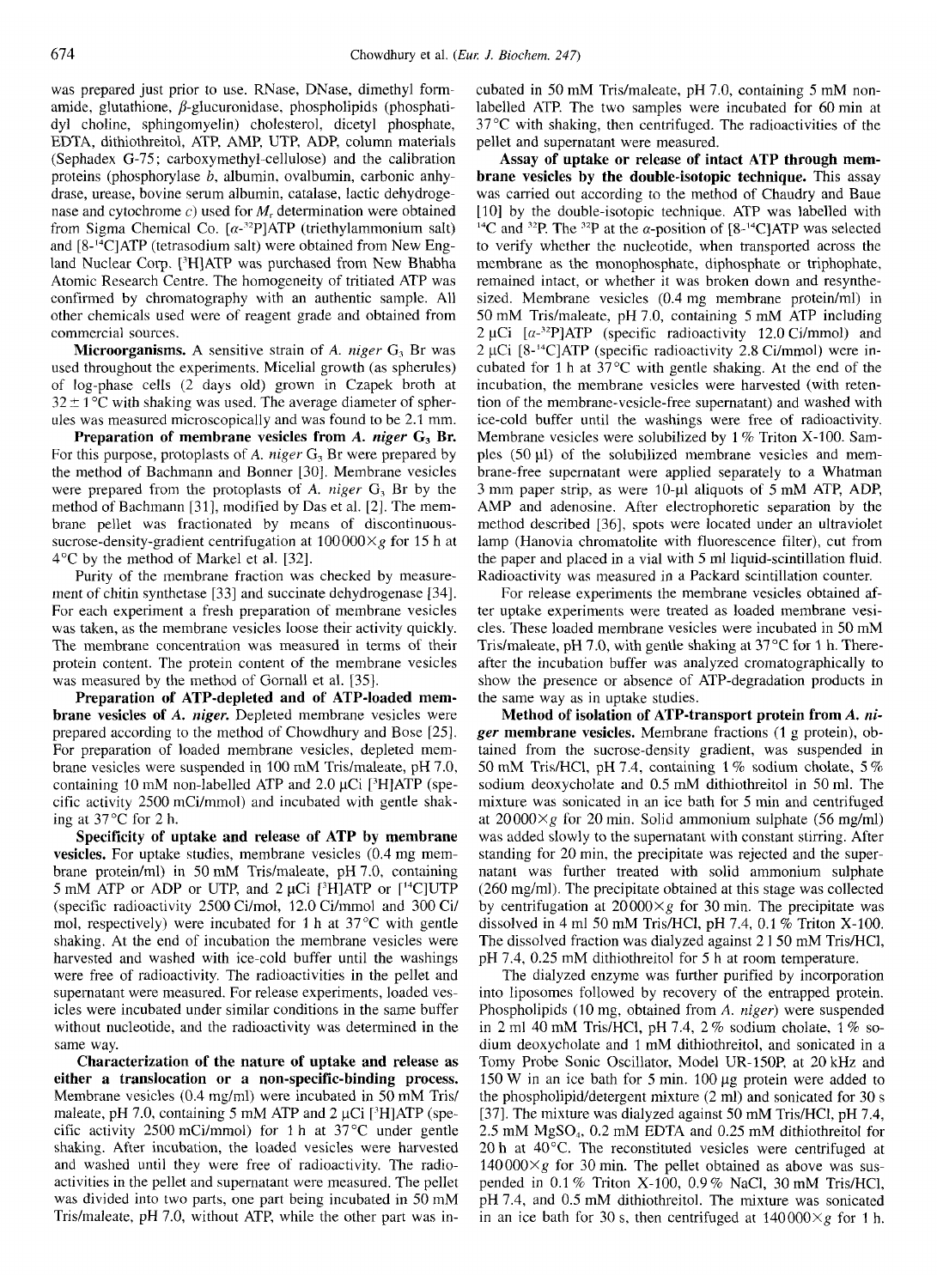The supernatant was further purified by gel filtration. It was column  $(1.5 \text{ cm} \times 60 \text{ cm})$  equilibrated in 25 mM Tris/HCl, pH 7.4, 0.1% Triton X-100. The column was developed with the same buffer. The fractions were monitored at 280 nm, and protein peaks were pooled separately. Each of the pooled fractions were tested for transport activity. The transporter was further purified on an ion-exchange column, then on a carboxymethyl-cellulose column  $(1.5 \text{ cm} \times 30 \text{ cm})$  equilibrated in 0.001 M Tris/maleate, 0.002 M calcium acetate, pH 6.4, 0.1 % Triton X-100, 0.2 % (by vol.) glycerol. After absorbing the enzyme fraction on the column, the column was washed with 11 of the same buffer, then proteins were eluted stepwise. The peak fractions were pooled and concentrated to 2 ml. The fractions that contained the transport activity were mixed with sodium cholate to 1 %, and used for electrophoresis on native polyacrylamide gels. **Polyacity and Solution**  $X-100, 0.2\%$  (by vol.) glycerol. After absorbing the enversieles were centrifuged and radioactivity of the supernatant was deter-<br>
in metals and the column was washed with 11 mined. No radioacti

7.5% (mass/vol.) acrylamide and  $0.28\%$  N,N'-methylenebisacrylamide were polymerized in gel tubes to which protein fractions were applied. Electrophoresis was carried out in a glycine/Tris system containing  $1.44\%$  (mass/vol.) glycine and  $0.3\%$  (mass/vol.) Tris/HCl, pH 8.3, at  $10^{\circ}$ C and 2 mA/tube, until the tracking dye reached the separation gel and at 4 mA/tube thereafter. The gels were stained for protein with Coomassie brilliant blue R 250 and destained in *5* % (by vol.) methanol/ 7.5 % (by vol.) acetic acid [38-401.

For SDS/PAGE gels were polymerized with 0.2 % SDS, and the running buffer used contained 0.2 % SDS and 0.2 % 2-mercaptoethanol. The protein sample was treated with 0.2 % SDS and  $0.2\%$  2-mercaptoethanol, usually for 15 min at 50 $^{\circ}$ C, then applied to the gel. The gels were run as above, then stained and destained as described [41]. For SDS/PAGE gels were polymerized with 0.2 % SDS, and<br>
running buffer used contained 0.2 % SDS and 0.2 % 2-mer-<br>
toethanol. The protein sample was treated with 0.2 % SDS<br>
0.2 % 2-mercaptoethanol, usually for 15 min at 50

parent *Mr* of the ATP transporter was determined by gel filtration [42] on a Sephadex G-75 column (1.5 cm $\times$ 60 cm). Elution was performed with 25 mM Tris/HCI, pH 7.4, 0.1 % Triton X-100 and 2% (by vol.) glycerol, and the column was calibrated with phosphorylase *b (M,* 94000), albummin (67 000), ovalbumin (43 OOO), carbonic anhydrase (30000) as marker proteins. The void volume was determined with blue dextran. The distribution coefficient  $(K_{av})$  was determined from  $K_{av} = (V_e - V_o)/(V_i - V_o)$ , where  $V_e$  is the elution volume of the protein,  $V_o$  the void volume and *V,* the total volume of the gel bed.

*By* SDYPAGE. SDSPAGE, as described by Weber and Osborn [41], was used for estimation of  $M_r$ . Urease  $(M_r 83000)$ , bovine serum albumin (66000), catalase (58 000), lactate dehydrogenase (36000) and cytochrome *c* (11 700) were used as the marker proteins.

**Assay of ATP-transport activity via proteoliposomes.** Different concentration of membrane protein obtained from the different fractions of the column or otherwise were added to phospholipid/detergent mixture and sonicated as described above. A 0.8-ml aliquot of proteoliposomes was filtered on a 25-mm-diameter GSTF filter (Millipore, 0.2-µm pore size) using a chimney with a 9-mm internal diameter [43]. The vacuum pump was turned off, and the vacuum beneath the filter allowed to dissipate. 0.5 ml50 mM sodium phosphate, pH 7.4, containing *5* mM pholipid/detergent mixture and sonicated as described above. A<br>
0.8-ml aliquot of proteoliposomes was filtered on a 25-mm-di-<br>
ameter GSTF filter (Millipore, 0.2-µm pore size) using a chim-<br>
its **bilayer**. For the recover on top of the filter. After 5-6 min, the ATP solution was filtered, and the narrow-diameter chimney was removed and replaced with a normal chimney (16-mm internal diameter). The filter was washed with *5* ml ice-cold 50 mM sodium phosphate, pH 7.4, and radioactivity was measured by liquid scintillation counting. Liposomes not treated with transport protein was used as control.

Chowdhury et al. *(Eur. J. Biochem. 247)* 675<br>
Eltration, It was a Table 1. Untake of intert ATP by depleted vesicles and release from Chowdhury et al. (*Eur. J. Biochem. 247*) (675<br>
The supernatant was further purified by gel filtration. It was **Table 1. Uptake of intact ATP by depleted vesicles and release from**<br>
diluted with 2 % Triton X-100 and applie Chowdhury et al. (*Eur. J. Biochem. 247*) (675<br>
The supernatant was further purified by gel filtration. It was **Table 1. Uptake of intact ATP by depleted vesicles and release from**<br>
diluted with 2% Triton X-100 and applie **Table 1. Uptake of intact ATP by depleted vesicles and release from loaded membrane vesicles of A.** *niger* **G, Br.** For ATP-uptake experiments, the depleted **A.** *niger* membrane vesicles (0.4 mg/ml) were incubated for 1 h at 37°C in 2 ml 50 mM Tris/maleate, pH 7.0, and 5 mM ATP including 2  $\mu$ Ci [ $\alpha$ -<sup>32</sup>P]ATP (12.0 Ci/mmol) and 2  $\mu$ Ci [8-<sup>14</sup>C]ATP (2.8 Cilmmol). After incubation, membrane vesicles were harvested, solubilized in 2 ml buffer and processed with the supernatant. The radioactivities of the samples were determined as described in the text. For ATP-release experiments, the loaded membrane vesicles (0.8 mg/ml) were suspended in 2 ml buffer, and 1 ml of this suspension was incubated with gentle shaking at  $37^{\circ}$ C for 1 h. After incubation, membrane vesicles were centrifuged and radioactivity of the supernatant was determined. No radioactive spots other than those of ATP were detected. Membrane vesicles obtained after uptake experiments were treated as loaded membrane vesicles for release experiments.

| Sources of ATP             | Radioactivity         |                 | 32P/14C |  |
|----------------------------|-----------------------|-----------------|---------|--|
|                            | 32 <sub>p</sub>       | 14 <sup>2</sup> | ratio   |  |
|                            | $\text{cpm}/50 \mu$ l |                 |         |  |
| Uptake studies             |                       |                 |         |  |
| Extravesicular nucleotides | 2350                  | 1605            | 1.46    |  |
| Intravesicular nucleotides | 1760                  | 1245            | 1.41    |  |
| Release studies            |                       |                 |         |  |
| Extravesicular nucleotides | 715                   | 500             | 1.43    |  |

where *V<sub>e</sub>* is the elution volume of the protein, *V*<sub>c</sub> the void volume<br>  $V_{\text{th}}$  and  $2\%$  (by vol.) glycerol, and the column was calibrated with<br>
phosphorylase *b* (*M*, 94000), albummin (67000), ovalbumin<br>
(43000), **Preparation of liposomes containing transport or cytosolic proteins.** Sterol and lipid were isolated from A. *niger* as described  $[27-29]$ . 0.5 g lipid, 0.2 g sterol and 0.1 g dicetyl phospate were dissolved in CHCl<sub>3</sub>/MeOH  $(3:1,$  by vol.), and a thin dry film consisting of the lipid mixture was prepared under reduced pressure in a rotary evaporator at  $37^{\circ}$ C [44, 45]. The thin film obtained on the wall of the flask was dispersed by gentle shaking under nitrogen in *5* ml NaCI/P, (0.05 M sodium phosphate, pH 6.8, 0.85 % NaCl) containing glucose-6-phosphate dehydrogenase (Glc6P dehydrogenase) or ATP-transport protein as required. The dispersion was completed by sonication for 1 min at 4°C. The liposomes with entrapped material were separated from the unentrapped material by repeated washing in buffer and ultracentrifugation at  $105000 \times g$  in the cold for 60 min [46].

**Recovery of protein from liposome, if incorporated into its aqueous phase.** The liposome suspension containing Glc6P dehydrogenase or ATP-transport protein was incubated for 90 min with different concentrations of filipin. At the end of the incubation, the suspension was centrifuged. The pellet and the supernatant were assayed for Glc6P dehydrogenase and ATPtransport activity.

**Recovery of protein from liposomes, if incorporated in its bilayer.** For the recovery of protein incorporated into the bilayer, the liposome suspension after incubation was harvested and the pellet was suspended in 0.05 M sodium phosphate, ph 6.8, 0.1 % (by vol.) Triton X-100, to which  $(NH_4)_2SO_4$  was added to 80 % saturation to precipitate the protein. The precipitated proteins were separated by centrifugation at  $20000\times g$  for 30 min, dissolved in NaCl/P<sub>i</sub>, and dialyzed against  $21$  NaCl/P<sub>i</sub> containing 1 % Triton X-100 and 0.25 mM dithiothreitol for 20 h. The dialysate was used as a source of protein.

**Determination of protein concentration.** The protein concentration was measured by the method of Lowry et al. [47], with bovine serum albumin as the standard.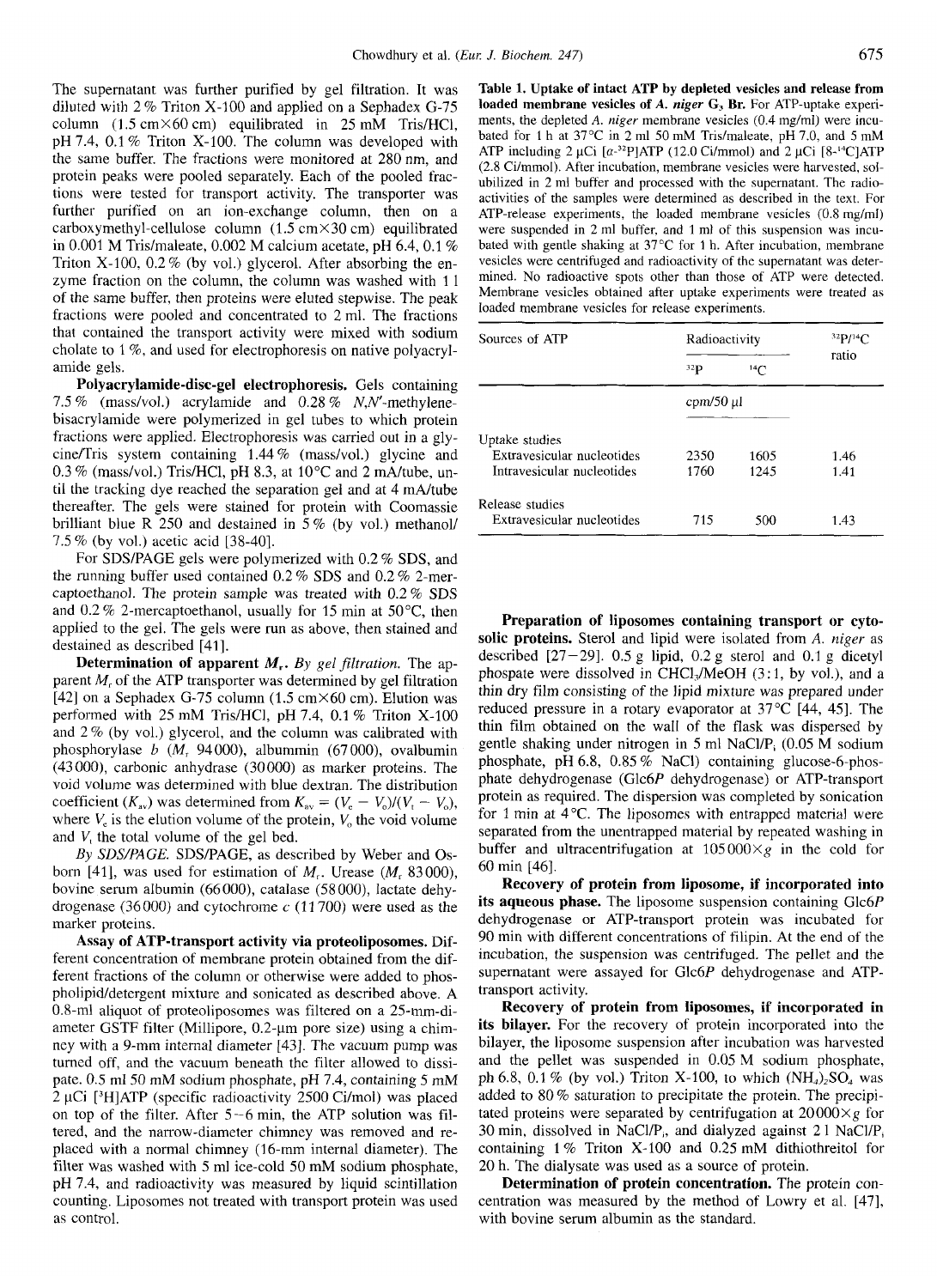**Table 2. Purification of ATP-transport protein from**  *A. niger*  **vesicles.**  Membrane protein was al. *(Eur. J. Biochem. 247)*<br>esicles. Membrane arotein was estimated by Lowry's method [46]. The total *J. Biochem. 247*)<br>Mambrane protein was estimated by Lowry's method [46]. The total *247)* **zyxwvutsrqponmlkjihgfedcbaZYXWVUTSRQPONMLKJIHGFEDCBA** estimated by Lowry's method [46]. The total transport activity was determined as described in Materials and Methods until it attained a constant value, which gives the total activity against the given amount of protein incorporated into the liposomes.

|                                                                                                                                                                                                                                                                                          | Chowdhury et al. (Eur. J. Biochem. 247) |                     |              |
|------------------------------------------------------------------------------------------------------------------------------------------------------------------------------------------------------------------------------------------------------------------------------------------|-----------------------------------------|---------------------|--------------|
| Table 2. Purification of ATP-transport protein from A. niger vesicles. Membrane protein was estimated by Lowry's method [46]. The total transport activity was determined as described in Materials and Methods until it attai<br>wen amount of protein incorporated into the liposomes. |                                         |                     |              |
| Purification step                                                                                                                                                                                                                                                                        | × 10° -                                 | Specific<br>activit | Purification |
|                                                                                                                                                                                                                                                                                          | nmol                                    | mol/mg prote        |              |
| Solubilized membrane<br>$40-55\%$ (NH <sub>4</sub> ) <sub>2</sub> SO <sub>4</sub> fraction                                                                                                                                                                                               |                                         |                     |              |
| Liposome-incorporation technique<br>Sephadex G-75                                                                                                                                                                                                                                        |                                         |                     |              |
|                                                                                                                                                                                                                                                                                          |                                         |                     |              |



**Fig. 1. Sephadex G-75 gel-filtration profile of ATP transporter.** The supernatant from the liposome-incorporation technique was applied to a Sephadex G-75 column (1.5 cm×60 cm) equilibrated in 25 mM Tris/ HCI, pH 7.4, 0.1 % Triton X-100. The column was then eluted with the same buffer at 15 ml/h. Fractions (5 ml) were monitored by absorbance at 280 nm.

# **RESULTS**

**Experiments with different nucleotides for uptake by depleted vesicles and release from loaded membrane vesicles.**  The depleted membrane vesicles showed uptake of ATP only and not of ADP or UTP (data not shown). Since release experiments were carried out only with loaded membrane vesicles, release studies were therefore limited to ATP only, which showed considerable release in the ATP-free buffer. The specificity of the transport activity of the ATP transporter was verified with the purest form of the preparation (data not shown).

**Characterization of the ATP release as a translocation process distinct from non-specific surface binding.** Membrane vesicles were loaded with ATP by incubating in buffer containing **5** mM ATP including 2 pCi ['HIATP, and incubated in ATPfree buffer, or in buffer containing the same concentration of unlabelled ATP. 50% release was observed in ATP-free buffer, but negligible *(5* %) was observed in the presence of ATP. This differential pattern of ATP release under two conditions strongly suggested that the release might be a concentration-motivated



**Fig. 2. PAGE of the ATP transporter.** PAGE was carried out in a 75 % gel containing  $0.3\%$  Triton X-100 at pH 8.3. Electrophoresis was carried out at 4 mA/gel for 6 h with Tris/glycine. 20 µg protein were analyzed after different stages of purification:  $(A)$ ,  $(NH_4)_2SO_4$  fractionation;  $(B)$ , gel filtration (C), carboxymethyl-cellulose chromatography. (D) About SO **pl** protein fraction obtained after carboxymethyl-cellulose chromatography was treated with 0.2% SDS and 0.2% 2-mercaptoethanol for 15 min at *50"C,* then applied to a gel containing 0.2. % SDS.

translocation process, as distinct from non-specific binding on the membrane surface.

**Transport of intact ATP during uptake by depleted vesicles and release from loaded vesicles.** Experiments on the fate of ATP during the uptake process by the depleted vesicles showed that the pellet of membrane vesicles and the membrane-vesiclefree supernatant, as analyzed by chromatography, contained ATP only as added initially and none of its labelled degradation products (ATP being labelled in the  $\alpha$ -position), which indicates that ATP was not extravesicularly degraded during the uptake process (Table 1). The  $^{32}P/^{14}C$  ratios in ATP from the membrane vesicles and the membrane-vesicle-free supernatant were almost identical, which shows that intact molecules of ATP were taken up by the membrane vesicles.

In the same way experiments on the fate of intact ATP during release from loaded membrane vesicles indicated that membrane vesicles and vesicle-free supernatant contained only ATP and none of its degraded products. Furthermore, the ratios of  $32P/14C$  of ATP in the membrane vesicles and vesicle-free supernatant were identical (Table I), which indicated the release of intact ATP from the loaded membrane vesicle.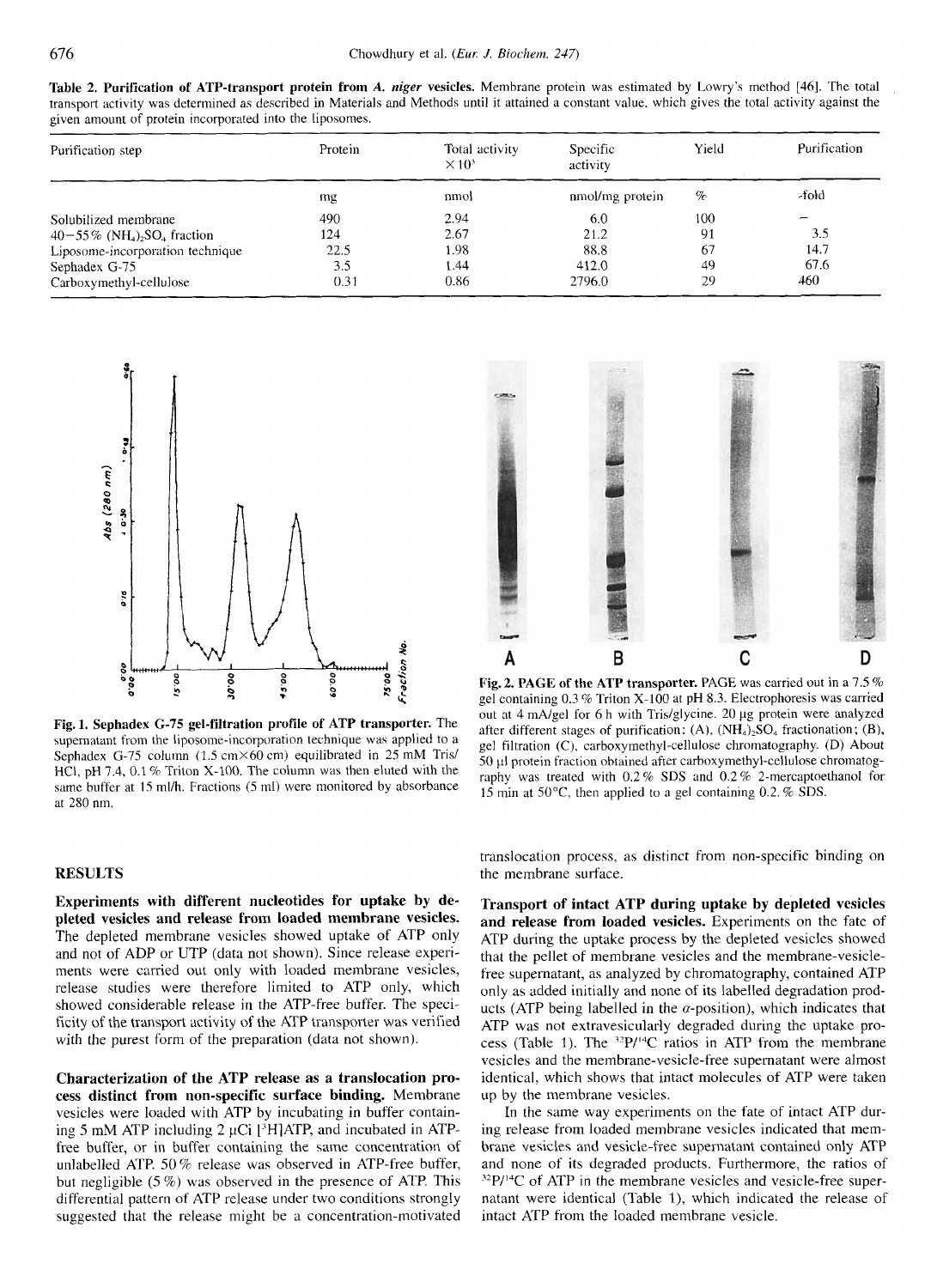

ATP transporter by Sephadex G-75 gel filtration. ATP transporter and the marker proteins were applied to the Sephadex G-75 column (1.5 cmX60 cm) equilibrated in 25 mM Tris/HCI, pH *1.4,* 0.1 % Triton X-100. The distribution coefficients  $(K_{av})$  for the markers and the ATP transporter were calculated, and the linear correlation between  $K_{av}$  and  $log(M_r)$  was used to estimate the apparent  $M_r$ . The marker proteins were carbonic anhydrase (l), ovalbumin *(2),* albumin *(3),* and phosphorylase *b*  (4). (B) SDSPAGE was performed on 5 % acrylamide gels. The marker proteins were urease (1), bovine serum albumin (2), catalase (3), lactate dehydrogenase (4), and cytochrome *c (5).* Their mobilities were plotted against their  $log(M<sub>r</sub>)$ . Arrows indicate the ATP transporter.

**Isolation of ATP-transport protein.** The ATP carrier was purified as described in Materials and Methods, and the results of typical purification steps are summarized in Table 2. For solubilization of the enzyme activity, several detergents were tried and deoxycholate (0.5 %) was the most effective. The ammonium sulphate fractionation resulted in 3.5-fold purification (as measured in terms of ATP-transport activity) with respect to the crude membrane protein obtained by extraction of the membrane with the detergent mixture. The purification of the transporter, which contains a hydrophobic region, because it is a membranebound protein, was attempted by the liposome-incorporation technique. ATP-carrier activity was increased 14.7-fold by the liposome-purification technique with respect to the  $(NH_4)$ ,  $SO_4$ purification step. The carrier protein was also purified by gel filtration, i.e. on a Sephadex *G-75* column (Fig. 1). The fractions collected from the column were monitored by absorbance at 280 nm. Three peaks were obtained. The first fraction showed ATP-transport activity. The ATP-transport activity of this step was increased 67.6-fold in comparison with the liposome-purification step. The protein obtained from gel filtration was applied



**Fig. 4. Kinetics of ATP uptake by (A) and release from (B) liposomes containing transport protein.** For kinetic studies, different concentrations of membrane protein were added to phospholipid/detergent mixture and sonicated as detailed in Materials and Methods. The reconstituted liposomes were suspended in 2 ml 50 mM Tris/maleate, pH 7.0, 5 mM ATP containing  $2 \mu$ Ci [<sup>3</sup>H]ATP (2500 Ci/mol) and incubated at 37 °C for different times. **As** control experiments for uptake, liposomes not containing transport protein were used. For release experiments, liposomes obtained after uptake studies were treated as loaded liposomes. As controls for release experiments, ['HIATP was entrapped in liposomes not containing ATP-transport protein.  $\Box$ , 10 µg;  $\overline{O}$ , 30 µg;  $\Delta$ , *10* pg protein; **0,** control.

to a carboxymethyl cellulose column, and only one major peak was obtained (data not shown). It was tested for ATP-transport activity and showed 460-fold purification with respect to the gelfiltration-purified enzyme. The purified materials obtained after four major purification steps, namely  $(NH<sub>4</sub>)<sub>2</sub>SO<sub>4</sub>$  fractionation, liposome-incorporation technique, and Sephadex G-75 and carboxymethyl-cellulose chromatographies, were electrophoresed in a 7.5% polyacrylamide gel (Figs2A-C). After (NH,),SO, precipitation (Fig. **2A,** 3.5-fold purification) separation of bands was not observed, whereas after gel filtration (Fig. 2 B ; 67.6-fold purification) the separation of bands was observed, and after carboxymethyl-cellulose chromatography (Fig. 2C) a major sharp band was observed. Thus, the purified transport protein appears to be a single-component protein obtained in four steps with 460-fold purification. The homogeneity of the purified fraction was tested by SDS/PAGE (Fig. 2D). The purified fraction from carboxymethyl-cellulose column on a 0.2 % SDS/polyacrylamide gel appears to have a single band,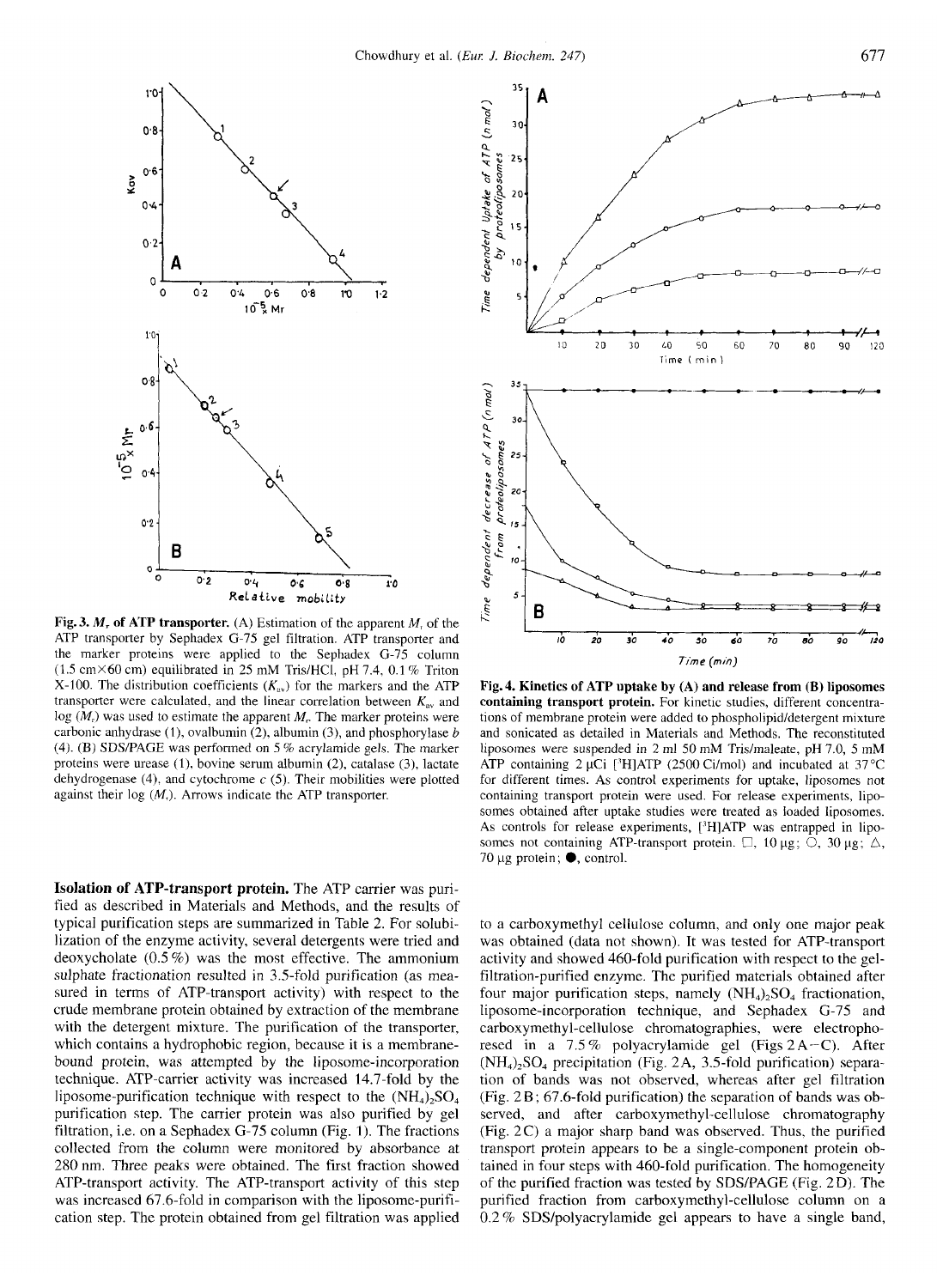**the aqueous compartment during liposome preparation.**  Experiments **Table 3. Destination of membrane protein and cytosolic protein from**  were performed to locate the site of incorporation of Glc6P dehydrogenase or purified protein into liposomes. Liposomes treated with Glc6P dehydrogenase or the transport protein were suspended in NaCl/P<sub>i</sub>, incubated for 90 min with different concentrations of filipin, and centrifuged. The pellet and the supernatant were assayed for Glc6P dehydrogenase and ATP-transport activity. Glc6P dehydrogenase activity was measured spectrophotometrically by the rate of formation of NADPH as determined from its absorbance at 340 nm [47]. The amount of Glc6P dehydrogenase was obtained from standard calibration curve. The ATP-transport activity in pellets was determined as detailed in the text.

| [Filipin] | $Glc6P$ dehydrogenase<br>after filipin treatment<br>of liposomes in the |  | ATP transport activity<br>after filipin treatment<br>of liposomes in the |                |
|-----------|-------------------------------------------------------------------------|--|--------------------------------------------------------------------------|----------------|
|           | supernatant pellet                                                      |  | supernatant pellet                                                       |                |
| mg/ml     | mg                                                                      |  | cpm                                                                      |                |
|           | 0.33<br>0.45                                                            |  | $^{(1)}$                                                                 | 2.480<br>2.510 |

which could not be dissociated into subunits, even by treatment of the protein fraction with  $2\%$  SDS and  $1\%$  2-mercaptoethanol for 60 min.

**Apparent** *M,* **of the ATP transporter by gel filtration on**  Sephadex G-75 and by SDS/PAGE. The ATP transporter obtained from the carboxymethyl-cellulose column was chromatographed on the gel-filtration column or run on an SDS/ polyacrylarnide gel with marker proteins. The distribution coefficient calculated from elution pattern (by gel filtration on Sephadex G-75) was plotted against log  $(M<sub>r</sub>)$  of the marker proteins Fig. 3A). The *M,* of the purified ATP transporter was determined as 60500. The relative mobility of the proteins on SDS/PAGE was plotted against log  $(M<sub>r</sub>)$  (Fig. 3 B), which indicated that the *M,* value of purified ATP transporter was 63000.

**Kinetics of ATP uptake by and release from liposomes as a function of the amount of transport protein incorporated therein.** The rate of uptake, which occurred almost instantaneously, increased progressively with time during the initial period. The rate then attained the maximum values, depending on the protein concentration. Non-amended liposomes did not cause any uptake (Fig. 4A).

Liposomes not containing protein, but loaded with ATP during the preparative process, did not show ATP release, as shown by the absence of any decrease in their ATP content, whereas liposomes showed release when they contained transport protein. Release of ATP content from liposomes increased progressively with the time during initial stages and thereafter the rate of release reached maximum values of ATP release depending on the concentration of transport protein incorporated into liposomes (Fig. 4B). The transport activity (release or uptake) appears to be the same, being  $15-25$  nmol  $\cdot$  min<sup>-1</sup>  $\cdot$  mg protein<sup>-1</sup>.

**Destination of cytosolic Glc6P dehydrogenase and of the purified ATP-transport protein from the aqueous compartment during liposome preparation.** Liposomes prepared with Glc6P dehydrogenase were incubated with filipin (1 mg/ml and 3 mglml) for 90 min, and centrifuged to give a supernatant and a pellet. The supernatant contained 80 % of the Glc6P dehydrogenase activity [48], whereas the protein recovered from the pel-Let with Triton X-100, as detailed in Materials and Methods, did<br>being the pellet contained ATP-transport activity.<br>ment during liposome preparation. Liposomes prepared with<br>Glc6P dehydrogenase were incubated with filipin



**Fig. 5. The rate of uptake (A) and release (B) of ATP via membrane vesicles as functions of the ATP concentrations in the presence and absence of mycobacillin.** Membrane vesicles (0.4 mg/ml) were suspended in 50 mM Tris/maleate, pH 7.0, containing ATP in the range of 0-5 mM, and incubated in the absence and in presence of mycobacillin with shaking at 37°C for **1** h. The initial rate was calculated from the Fig. 5. The rate of uptake (A) and release (B) of ATP via membrane vesicles as functions of the ATP concentrations in the presence and absence of mycobacillin. Membrane vesicles  $(0.4 \text{ mg/ml})$  were suspended in 50 mM Tris/m or 200 **pg** (B) mycobacillin.

not show any Glc6P dehydrogenase activity (Table 3). Similar experiments with lipsomes prepared with purified ATP-transport protein showed that the supernatant did not possess any ATPtransport activity (Table 3), whereas the protein recovered from the pellet contained ATP-transport activity.

**Determination of ATP-binding and mycobacillin-binding sites on the carrier protein from the concentration-dependent uptake process by membrane vesicles.** Uptake and release of ATP from **A.** *niger* membrane vesicles over the range 1.5-2.0 mM ATP was non-linear and followed Michaelis-Menten kinetics in the presence and absence of mycobacillin (Fig. *5).*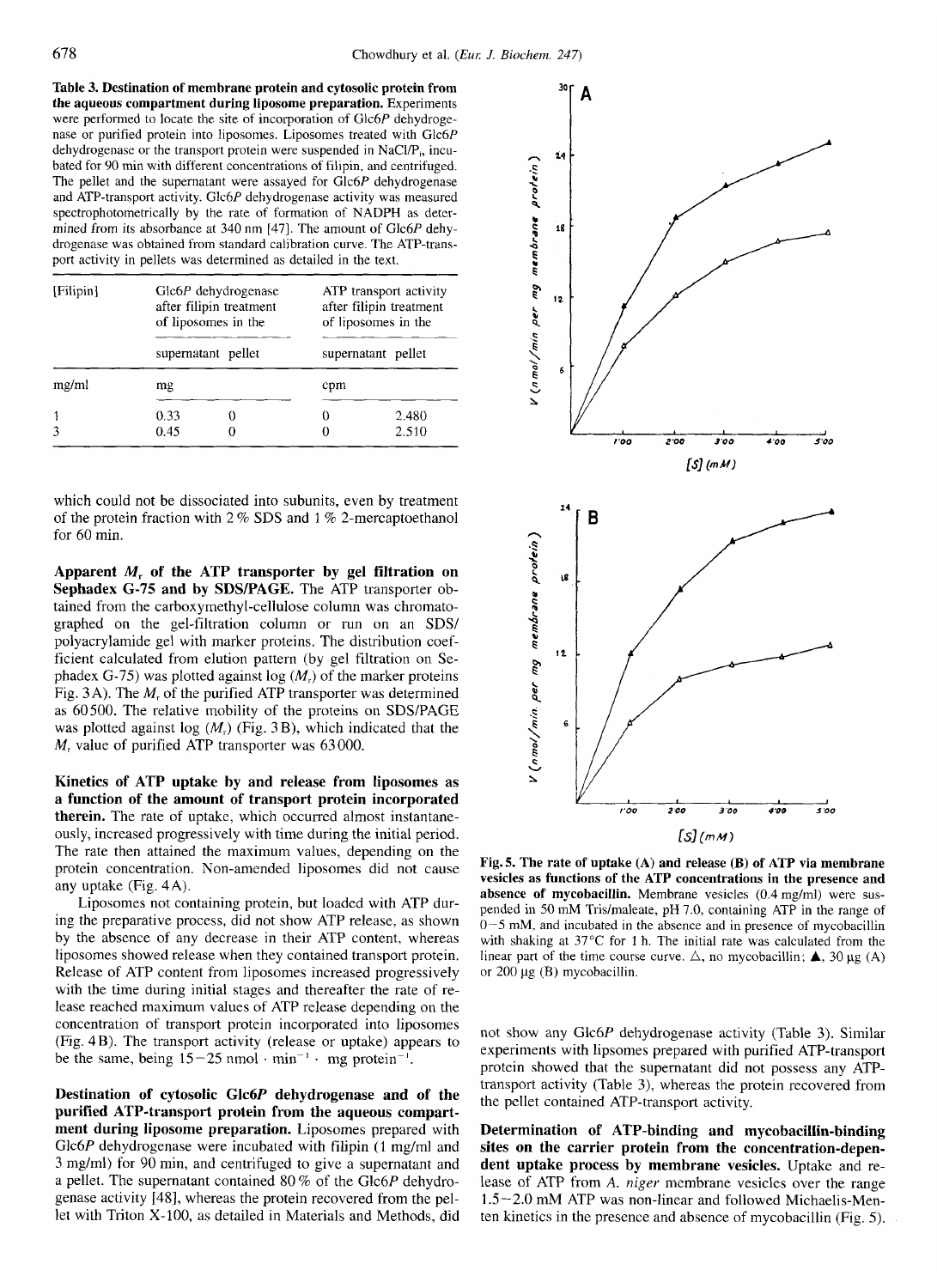

**and release of ATP.** Values were determined from Lineweaver-Burk plots. Experimental conditions  $\circ$ , 30  $\mu$ g (A) or 200  $\mu$ g (B) mycobacillin.

Table 4. Comparison of apparent  $K_m$  and  $V_{\text{max}}$  values for the release **and uptake of ATP in A.** *niger* **membrane vesicles.** Values were determined from Lineweaver-Burk plots.

| System            | $K_{\rm m}$                    |                   | $V_{\rm max}$          |                                                                 |
|-------------------|--------------------------------|-------------------|------------------------|-----------------------------------------------------------------|
|                   | with myco- without<br>bacillin | myco-<br>bacillin | with myco-<br>bacillin | without<br>myco-<br>bacillin                                    |
|                   | mМ                             |                   |                        | nmol $\cdot$ min <sup>-1</sup> $\cdot$ mg protein <sup>-1</sup> |
| Uptake<br>Release | 2.40<br>1.50                   | 2.34<br>1.57      | 39.40<br>30.08         | 27.31<br>16.50                                                  |

However, neither release nor uptake of ATP occurred with heattreated membrane vesicles. Kinetic constants (Table 4) were calculated from Lineweaver-Burk plots (Fig. 6) for membrane vesicles, which suggests that the apparent  $K<sub>m</sub>$  values for uptake and release of ATP in the presence and absence of mycobacillin were very much comparable.  $V_{\text{max}}$  values increased significantly in the presence of mycobacillin for release and uptake of ATP (Table 4). Thus, mycobacillin did not appear to compete with ATP for the ATP-transport protein.

# **DISCUSSION**

In continuation of our earlier work we report here the specificity of the ATP-translocation process by experiments with different nucleotides, which indicated that ATP was the only nucleotide taken up or released during the transport process (data not shown). The uptake and release of ATP have been characterized as a solely concentration-dependent translocation process and do not result from non-specific binding on the surface. This was shown by the differential pattern of release from loaded vesicles : 50 % release into the ATP-free buffer but only 5 % into buffer containing the same concentration of ATP as used to load the vesicles.

Since ATP is generally degraded during the transport process across the plasma membrane by ATPase activity, experiments involving the double/isotopic technique (with ATP labelled with  $32P$  at the  $\alpha$ -position and with  $14C$  at the C8 position) were designed to examine whether intact ATP was taken up or released during the transport process. The results show that translocation of intact ATP molecules occurred without any breakdown or resynthesis during the transport across the membrane (Table 1). Chaudry and Baue [10] applied the double-isotopic technique (ATP labelled with  $32P$  and  $14C$ ) to their work on intact rat soleus muscle and hemidiaphragms and made the same conclusion.

We report the purification and properties of the transport protein. The existence of such a carrier protein has been reported earlier in eucaryotic systems  $[6-12]$ . In procaryotes, the presence of an ATP-transport protein is not generally reported, although there are reports where such a protein has been shown  $[14 - 24]$ .

Fig. 6. Comparison of apparent  $K_m$  and  $V_{\text{max}}$  values for the uptake  $\frac{1}{4}$  and  $\frac{1}{2}$  ( $m \mu^{-1}$ ) are a consequence of ATP. Values were determined from Lineweaver-Burk shows that the ATP transporter may be a mono **Excess Excess Excess Excess Excess Excession Example band on SDS/PAGE (Fig. 2)** in the purified state is 60500 or 63000, as determined by Sephadex G-75 gel filtration (Fig. 3A) and by SDS/PAGE (Fig. 3B), resp The apparent  $M_r$  of the transporter, which migrates as a single band on SDS/PAGE (Fig. 2) in the purified state is 60500 or 63000, as determined by Sephadex G-75 gel filtration (Fig. **3A)** and by SDSPAGE (Fig. 3B), respectively. These two values are in fair agreement and approximate to 60000. This shows that the ATP transporter may be a monomeric protein, containing a single polypeptide chain, or may be a multimeric one, composed of only one type of subunit.

The purified transport protein was used to study the kinetics of uptake by and release from Iiposomes containing the transporter. It appears that the kinetics of release or uptake followed the same pattern, reaching the maximum values of ATP translocated, characteristic of the transporter-protein concentrations incorporated into the liposomes. This is what would be expected of a transporter protein in regard to its time-dependent transport activities, provided these activities of the transporter were studied in a closed system, as here. However, in an open system, if so designed as to eliminate the effect of accumulation of ATP translocated and if given sufficient time, the maximum values of ATP transported would have been identical and independent of the transporter concentrations incorporated into the liposomes.

In our kinetic studies on uptake or release, the ATP-concentration gradient (motive force) was approximately kept at 5 mM, while the concentration of the transport protein was varied. This led to variation in the rate of translocation and in the amount translocated, the maximum transport activity being 15 *-25* nmol  $\cdot$  min<sup>-1</sup>  $\cdot$  mg transporter<sup>-1</sup>. In similar studies by Chaudry and his group [10], using intact rat soleus muscle or hemidiaphragm, the putative transporter was at a constant level, while the concentration of ATP was varied. An increase in ATP from 5 mM to 10 mM led to an increase in the intracellular ATP level in muscles by 75 %. The transport activity (intracelluler uptake) was found to be  $0.44 \pm 0.03$  µmol  $\cdot$  h<sup>-1</sup>  $\cdot$  g tissue<sup>-1</sup>. In our studies the transport activity of the membrane vesicles was 25 mmol  $\cdot$  min<sup>-1</sup>  $\cdot$  mg protein<sup>-1</sup>, whereas that by liposomes con-